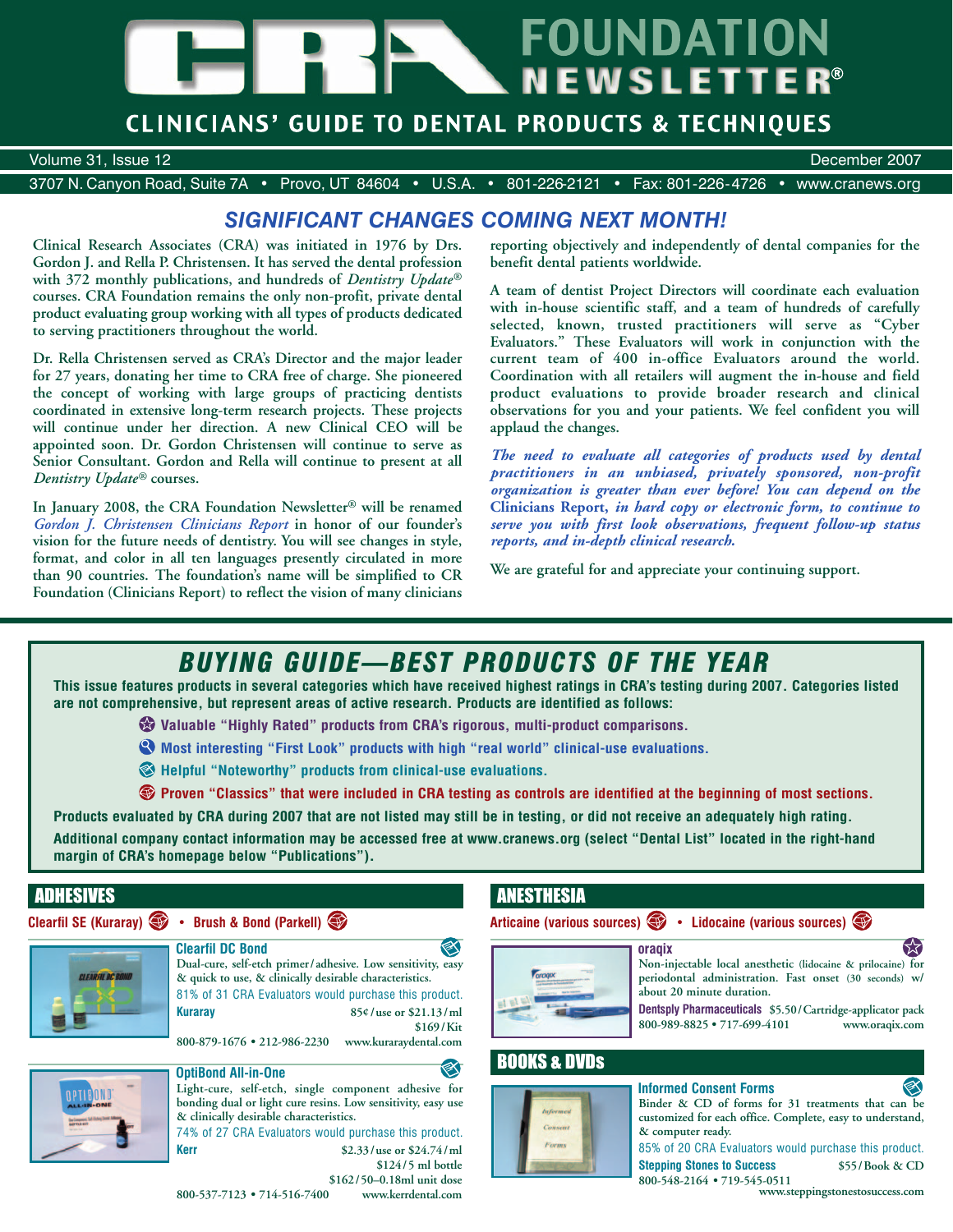## **The Virtues of Profitable Dentistry**

⋘ **Set of 16 DVDs by Dr. Howard Farran w/ his philosophies & motivation for a satisfying career & practice. Excellent advice, but long.** 68% of 25 CRA Evaluators would purchase this product. **DentalTown.com \$495/Set**

**480-598-0001 www.dentaltown.com**

## **BURS**

#### **CARBIDE**

**Midwest Burs (Dentsply Professional) • Burs (SS White)**



**Alpen Carbide #7901 Tungsten carbide burs w/ single unit head & shank for trimming & finishing. Concentric & excellent initial sharpness.** 75% of 24 CRA Evaluators would purchase this product. **Coltène / Whaledent \$7.17 Each 800-221-3046 • 330-916-8800 www.coltenewhaledent.com**



**Safe End Finishing Burs Kit of 10 & 20 bladed tree-shaped burs w/ smoothed tips to minimize soft tissue damage. 5 lengths (3, 4, 6, 8, 9 mm). Developed smooth restorations.** 74% of 23 CRA Evaluators would purchase this product.

**SS White Burs \$92/Kit (10 burs) 800-535-2877 • 732-905-1100 www.sswhiteburs.com**

## CAD / CAM

## **Cerec 3D (Sirona/Patterson)**



**Dr. EMS CAD/CAM Image Powder** ❤ **Lower cost fine white imaging powder for Cerec preparations. Applied in even layer w/ minimal clumping, gave clear images, & rinsed off easily.** 76% of 21 CRA Evaluators would purchase this product. **Dr. EMS \$50/2oz (wt) bottle of powder**

**\$18.75/0.5oz (vol) bottle of liquid 877-838-4251 • 513-858-1304 www.imagepowder.com**

## **CEMENTS**

RESIN

## **RelyX Unicem Capsule (3M ESPE)**



**Breeze Resin cement w/ built-in self-etch primer, dual-cure, dispensed from dual barrel syringe w/ automix tip. Good shear bond strength in CRA's study. Pentron Clinical \$13.24/ml \$219.95/Kit**

**800-551-0283 • 203-265-7397 www.pentron.com**



**Clearfil Esthetic Cement & DC Bond Resin cement w/ separate self-etch adhesive, dual-cure. Good shades (5) & well organized kit.** 90% of 21 CRA Evaluators would purchase this product. **Kuraray \$47.39/ml \$399/Kit**

**800-879-1676 • 212-986-2230 www.kuraraydental.com**



## **Multilink Automix**

**Resin cement w/ separate self-etch primer, dual-cure, dispensed from dual barrel syringe w/ automix tip. Very good shear bond strength in CRA's study. Ivoclar Vivadent** \$39.60/ml

**\$165/9g syringe \$242/Kit**

**800-533-6825 • 716-691-0010 www.ivoclarvivadent.us.com**



**NX3 Resin cement compatible w/ both self-etch & total-etch adhesives. Dual barrel syringe w/ automix tip. Excellent shear bond strength in CRA's study.**

58% of 24 CRA Evaluators would purchase this product. **Kerr \$43/ml dual-cure**

**\$108/5g syringe dual-cure**

**\$77/ml light-cure**

**\$67/1.8g syringe light-cure 800-537-7123 • 714-516-7400 www.kerrdental.com**



#### 55 **Resin cement w/ built-in self-etch primer, dual-cure, dispensed from dual barrel syringe & hand mixed. Good shear bond strength in CRA's study.**

**3M ESPE \$27.66/ml**

**\$179/Kit (clicker & mixer pad) 800-634-2249 • 651-575-5144 www.3mespe.com**

### RESIN MODIFIED GLASS IONOMER

**RelyX Luting (3M ESPE) • FujiCem (GC America)**



| FujiCem Automix                 | $\mathcal{M}.$                                         |
|---------------------------------|--------------------------------------------------------|
|                                 | Popular resin modified glass ionomer cement dispensed  |
|                                 | from dual barrel syringe now w/ automix tip. Excellent |
| long term clinical performance. |                                                        |
| <b>GC America</b>               | \$12.27/m                                              |
|                                 | \$176.75/2-7.2ml cartridges                            |

**800-323-7063 • 708-597-0900 www.gcamerica.com**



**RelyX Luting Plus Popular resin modified glass ionomer cement now dispensed from dual barrel syringe & hand mixed. Excellent long term clinical performance. 3M ESPE \$13.64/ml**

**\$209/Kit (2–11.5g clickers)**

くぐ

**800-634-2249 • 651-575-5144 www.3mespe.com**

## CORE BUILD-UPS

**Core Paste (Den-Mat)** • Build-It! (Pentron) • TiCore (EDS)



| <b>Parapost Paracore</b>                              |                    |  |  |  |
|-------------------------------------------------------|--------------------|--|--|--|
| Flowable core build-up material dispensed from dual   |                    |  |  |  |
| barrel syringe w/ long, narrow automix tip. White &   |                    |  |  |  |
| dentin shades, easy to use, & dual cure.              |                    |  |  |  |
| 71% of 24 CRA Evaluators would purchase this product. |                    |  |  |  |
| <b>Coltène / Whaledent</b>                            | \$9.93/m           |  |  |  |
|                                                       | \$198.45/Intro Kit |  |  |  |
| 800-221-3046 . 330-916-8800 www.coltenewhaledent.com  |                    |  |  |  |

## DESENSITIZERS

### **Gluma Desensitizer (Heraeus Kulzer)**





#### **Glu/Sense Desensitizer w/ 5% glutaraldehyde & 35% HEMA dispensed from syringe through metal cannula w/ soft foam applicator tip. Solution too thick for some.**

65% of 23 CRA Evaluators would purchase this product. **Centrix \$15.55/ml**

**\$93.30/6–1ml syringes**

800-235-5862 **•** 203-929-5582



**\$49.95/10ml bottle 800-827-7940 • 925-973-0710 www.danvillematerials.com**





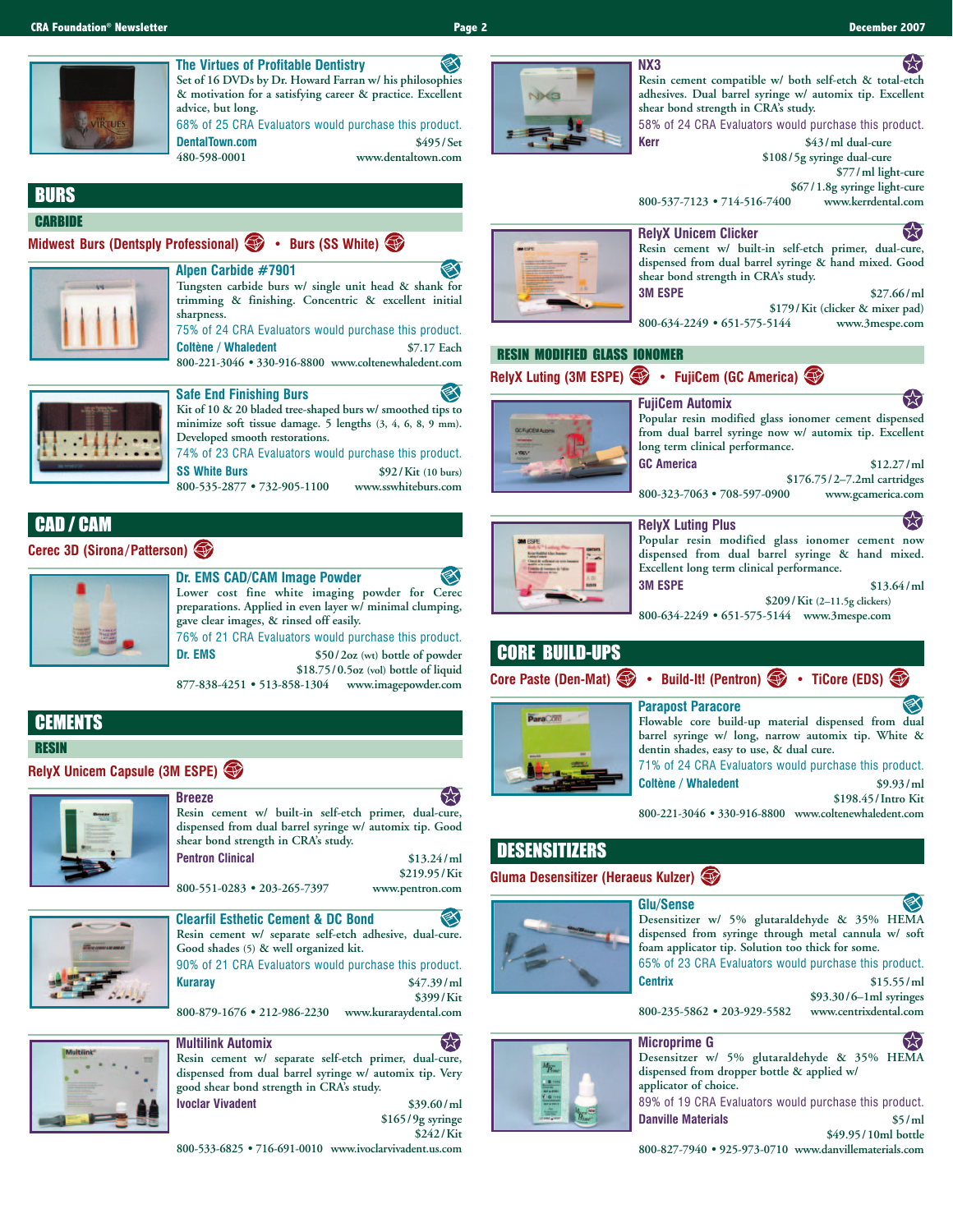IMPLANTS

## **DIAGNOSTICS**

#### **CARIES**

### **Caries Indicator Dies (Various Sources)**



饫 **DIAGNOdent Red laser light causes pit & fissure caries to fluoresce. Helpful adjunct when radiographs do not provide information. KaVo \$3,115 Each**

**800-323-8029 • 847-550-6800 www.kavousa.com**

#### ORAL TISSUES

**OralCDX (OralScan Laboratories)** 



**System to aid visual examination of oral mucosa for cancer & precancer w/ narrow band high energy blue light emitted & viewed through gun style handpiece. LED Dental \$4,995/System 888-541-4614 • 604-541-4614 www.velscope.com**



**DentalFoto Camera System w/ VELscope Adapter Canon camera system w/ custom adapter for Velscope & pre-programmed to capture fluorescing or non-fluorescing mucosa w/ still images or video.**

**Dental Learning Centers** \$1,675/System

**VELscope**

**425-557-7788 www.dlcenters.com**



**Comprehensive Head & Neck Examination DVD gives step-by-step instructions (35 minutes) on a simple 4-minute extra & intraoral exam & documentation. Helpful elective accessory to Velscope.**

94% of 17 CRA Evaluators would purchase this product. **GoToDDS \$128/Set (DVD, quick guide, & 3 units of CE) 928-525-9263 www.gotodds.com**

## ENDODONTICS

#### **Rotary & Hand Instruments (Dentsply Tulsa)**



**Endo-Express Instrumentation System Reciprocating endodontic instrumentation using stainless steel & modified NiTi reamers. Electric E-style motor or air driven handpiece. Virtually eliminated file breakage.** 62% of 13 CRA Evaluators would purchase this product. **Essential Dental Systems \$925/System (includes reciprocating handpiece plus air motor)**

**800-223-5394 • 201-487-9090 www.edsdental.com**

## FINISHERS / POLISHERS

**PoGo & Enhance (Dentsply Caulk)** 



#### **OptraFine**

**Diamond impregnated rubber discs, points, & cups in 2 grits, & nylon bristle brush for diamond paste polishing. Finishes porcelain to high luster.**

79% of 24 CRA Evaluators would purchase this product. **Ivoclar Vivadent \$127/Assortment kit 800-533-6825 • 716-691-0010 www.ivoclarvivadent.us.com**

## **QwikStrip**

**Interproximal stripping/finishing system w/ 4 diamond grits. Easy to grip, safer for clinician. New design has convex curve to reduce tissue damage.** 86% of 22 CRA Evaluators would purchase this product.

**Axis Dental \$5.80 Each 800-355-5063 • 469-635-6100 www.axisdental.com**

mmmmmmmm

#### **Implant drill guide in 2.0 & 2.8mm diameters, for consistant implant spacing, paralleling, & angulation. Components are in sterilizable metal box.** 83% of 12 CRA Evaluators would purchase this product. **MIS Implants Technologies \$450/Kit**

**866-797-1333 • 201-797-9144 www.misimplants.com**

**Abrahami Drill Guide Kit**

## 53



**Nobel Biocare** • Straumann • 3i

#### **Small diameter implant. For patient w/ minimal bone, denial of grafting, poor health, minimal finances, or desire for minimal invasiveness. Imtec \$53/1.8mm implant**

**\$62/2.1mm implant \$70/2.4mm implant 800-879-9799 • 580-223-4456 www.imtec.com**

## IMPRESSIONS

#### **Aquasil (Dentsply Caulk) • Imprint 3 (3M ESPE)**

VPS MATERIALS



**Affinis Precious**

**Very fast setting (3 minutes) VPS impression material w/ colors that improve margin viewing. Good flow, accurate impressions. Some Evaluators desired faster set.**

58% of 24 CRA Evaluators would purchase this product. **Coltène / Whaledent 40¢/ml**

**\$10.10/25 ml cartridge**

**800-221-3046 • 330-916-8800 www.coltenewhaledent.com**



#### **Correct Plus Fast Set**

**Very fast setting (3 minutes) VPS impression material for 1 to 2 units. Easy to read margins, accurate, & lower cost.**  66% of 29 CRA Evaluators would purchase this product. **Pentron Clinical 23¢/ml**

**\$45.95/4–50 ml cartridges 800-551-0283 • 203-265-7397 www.pentron.com**

## **IS-2000 VPS impression material w/ hydrogen scavenger that allows**

**immediate pour of stone. Variety of set times, viscosities & bite registration.** 68% of 25 CRA Evaluators would purchase this product. **ADA Products 32¢/ml \$31.50/2–50 ml cartridges**

**877-243-7711 • 414-228-9550 www.adaproducts.net**

#### IMPRESSIONS, DIGITAL



#### **Digital impression of patients teeth & bite w/ chairside computer & camera system. Restorations made w/ this system were similar to or better than restoration from VPS. Cadent \$18,000/System 800-577-8767 • 201-842-0800 www.cadentitero.com**

#### IMPRESSIONS, MIXING ALGINATE

**Alginator II (Dux Dental) • Combination Unit (Whip Mix)** 





**Dentsply Raintree Essix \$1,995/System 800-883-8733 • 504-488-0080 www.essix.com**





#### **TurboMax**



**iTero**



53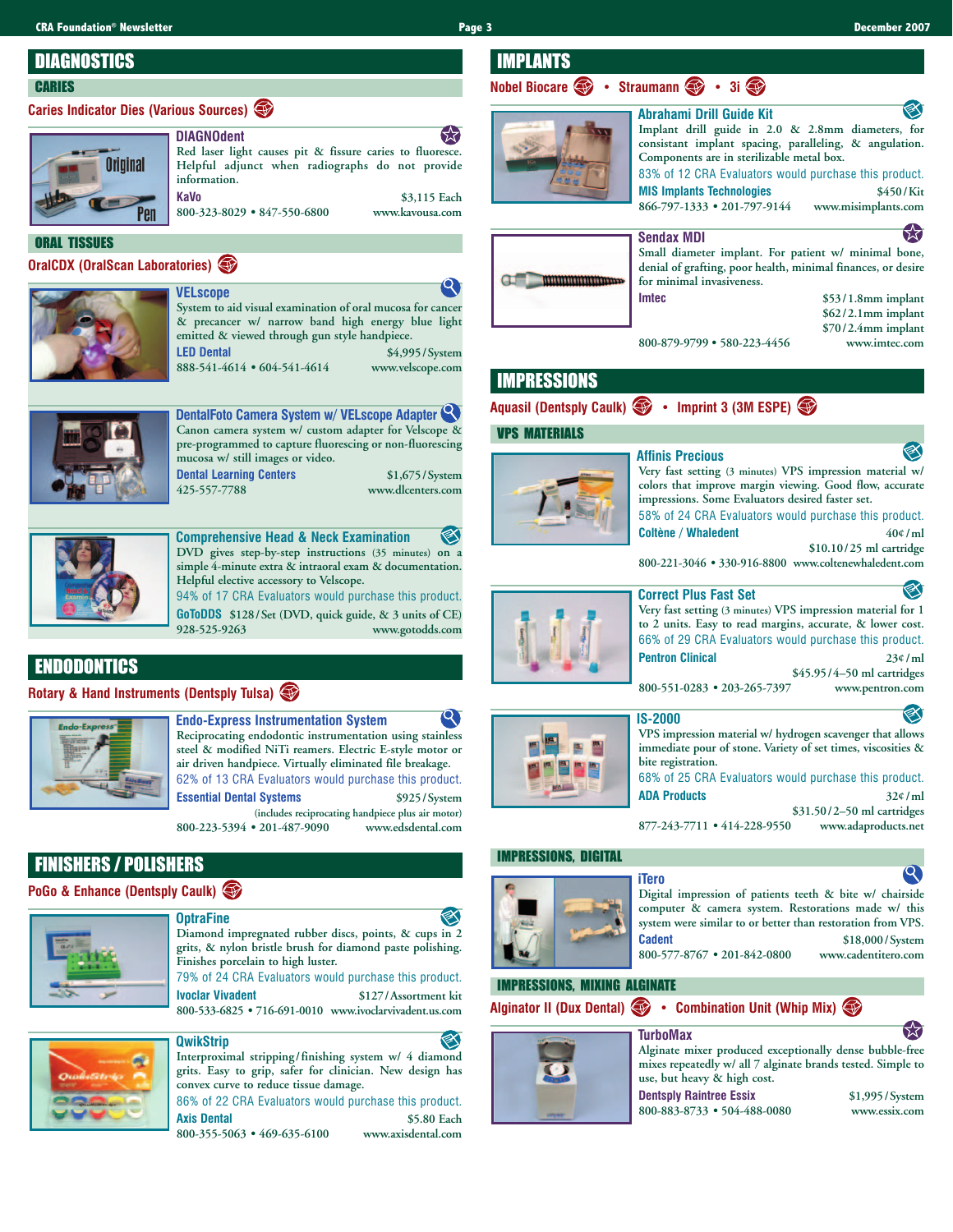## IMPRESSIONS, TRAYS **Triad (Dentsply Caulk)**



**Edentulous Impression Tray (by Dr. Joe Massad) Preformed disposable edentulous impression trays (5 sizes). Excellent for preliminary impressions, or final impressions following the Massad technique.**

58% of 24 CRA Evaluators would purchase this product. **Global Dental Impression Trays \$39.95/Complete set 888-336-8729 • 918-241-6683 www.gdit.us**

## INSTRUMENTS



**Crystal Mouth Mirror Intraoral front surface mirror (sizes 4 & 5) w/ clear bright image, & 3 handle designs. Scratch resistant lens, autoclavable & ergonomic.** 58% of 26 CRA Evaluators would purchase this product.

**Zirc Company \$6 Each 800-328-3899 • 763-682-6636 www.zirc.com**



## **TN008 Instrument**

**5 in 1 instrument w/ 2 condensers & ball burnisher on one end, & 1 interproximal carving blade & acorn burnisher on the other. Convenient & efficient.** 76% of 25 CRA Evaluators would purchase this product.

**Garrison Dental \$58 Each 888-437-0032 • 616-842-2244 www.garrisondental.com**

**Best cleaning achieved using open-style cassettes/baskets.**

## INSTRUMENT WASHERS

#### **Previously Ultrasonic Cleaners**



**Hydr***IM* **L110w Floor model instrument washer w/ medical device listing.**

**35-minute cycle time. SciCan \$8,500/Floor model**<br>800-572-1211 • 724-820-1600 **\$8,500/Floor model** 

800-572-1211 • 724-820-1600





**Miele G7881 Dental Thermal Disinfector** 53 **Floor model instrument washer disinfector. Best cleaning achieved using open-style cassettes/baskets. 50-minute cycle time. Miele \$8,299/Floor model**

800-991-9380 • 609-419-9898

## LAB PRODUCTS

**CeramiPro Universal–#301 White (Brasseler)** 

## **CeramiPro Dialite–#R170 Grey (Brasseler)**



**CoreMaster Diamond impregnated rubber discs for straight lab handpiece only. Polished ceramic, alumina & zirconia well.** 67% of 24 CRA Evaluators would purchase this product. **Shofu Dental \$36.26/2 Disc set \$18.13 Each**

800-827-4638 • 760-736-3277

**800-783-1450 • 303-375-1600 www.wsilighting.com**

## LIGHTING

#### **Vita-Lite (Duro-Test)**



## **Industrial Vision—T8 & T12 Lamps**

**Color correct fluorescent lamps gave white light for viewing tooth colors accurately clinically. T8 size is more energy efficient. WSI Lighting \$12.98/T8 Lamp**

**\$14.90/T12 Lamp**

## MAGNIFICATION



#### **HiRes (Class II) Customized loupes w/ lightweight ocular, lense, & frame. Wide field of view, excellent clarity in 2.5 magnification. Orascoptic Sybron \$1,295 Each 800-369-3698 • 608-831-2555www.orascoptic.com**



#### **Telescopes Customized loupes w/ lightweight ocular, lense, & variety of frames. Wide field of view, excellent clarity, 7 choices of magnification.**

**Designs for Vision \$1,195 Each 800-345-4009 • 631-585-3300 www.designsforvision.com**

#### HEADLAMPS

**Zeon Illuminator (Orascoptic)—Conventional Halogen** 



**Firefly—LED Headlamp gives high intensity slightly blue-white light from LED. Battery-powered for portability & light weight. SheerVision** \$695/Lamp<br>877-678-4274 • 310-265-8918 www.sheervision.com 877-678-4274 • 310-265-8918

MATRICES

**Composi-Tight (Garrison) • V-Ring (TrioDent)** 

#### **Greater Curve Tofflemire Band**



**Tofflemire band w/ natural tooth curve made of 0.0015 inch thick stainless steel. Useful for preps w/ large interproximal openings, class 4 & 5, & multi-surface preps.** 68% of 20 CRA Evaluators would purchase this product.

**Greater Curve 38¢ Each**

**\$36.50/96 bands**

**866-493-3437 • 513-732-3046 www.greatercurve.com**

## MISCELLANEOUS



**Single-use dual barrel syringe w/ mixing tip for precision dispensing of 1:1 mix ratio materials. Easy to load, use, &**

**BFC Syringe**

**has excellent intraoral access.** 79% of 19 CRA Evaluators would purchase this product. **Ho Dental Company \$49/Pack of 100**

**866-430-3718 • 702-430-9847 www.hodentalcompany.com**



**Traveling Workshop**

**Mobile service refurbishes dental chairs. Specialized in covering all brands of dental patient & operator chairs in your office.**

90% of 20 CRA Evaluators would purchase this product. **United Service \$945–\$995/Dental chair reupholster 800-328-9689 • 651-982-6502 www.unitedservice.com**

## ORAL SURGERY BONE REGENERATION

**Bio-Oss (Osteohealth) • BioPlant/HTR (Kerr) • Puros (Zimmer)** 

# **Foundation**



**Resorbable bone regeneration material made of bovine collagen to stimulate new horizontal & vertical bone growth in extraction sites. Easy to use.**

81% of 26 CRA Evaluators would purchase this product. **J. Morita USA \$495/10 small pieces**

**888-566-7482 • 949-581-9600 www.jmoritausa.com**

**\$495/5 medium pieces**

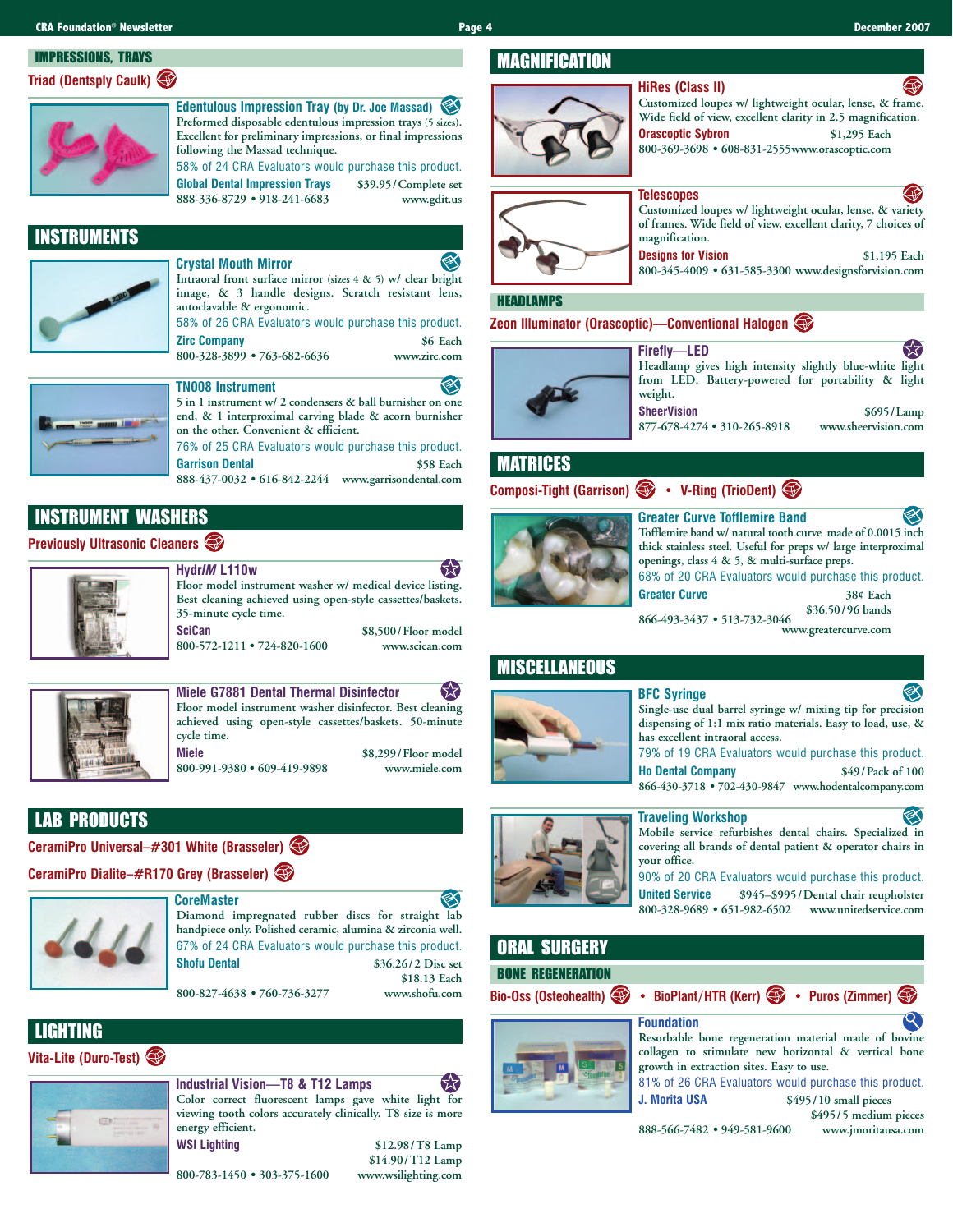#### TOOTH EXTRACTION

**Original Luxator (JS Dental) • Elevators (Hu-Friedy)** 



**Unique tooth extraction instruments of multiple shapes w/ tips to access & separate epithelial & connective tissues from root for atraumatic extractions.** 100% of 7 CRA Evaluators would purchase this product. **Karl Schumacher Dental \$881/Kit**

**800-523-2427 • 215-322-0511 www.karlschumacher.com**

## PATIENT EDUCATION



**Your Mouth Can Make You Sick Brochure on relationship of periodontal disease to systemic disease (by Carol Tekavec). Informative without being promotional & easy to read.** 78% of 23 CRA Evaluators would purchase this product. **Stepping Stones to Success 70¢ Each**

**800-548-2164 • 719-545-0511 www.steppingstonestosuccess.com**

PROSTHODONTICS

#### **Assurance Denture**

**Full denture duplicating system to produce a well-fitting duplicate or replacement denture. Mold stored off site, & new denture delivered within 5 business days of order.**  65% of 20 CRA Evaluators would purchase this product. **Altadonics \$79/Kit** 866-221-7061 • 336-722-0071



**Disposable plastic midline & horizontal plane transfer device. Improves communicaiton w/ lab, easy to use & time saver.**

85% of 20 CRA Evaluators would purchase this product. **Cosmetic Aligner \$1.60 Each \$39.95/Box of 25** 

**877-586-7396 • 732-842-7555 www.cosmeticaligner.com**



#### **interface Ceramic primer strengthens bond between ceramic & tooth or for intraoral ceramic repair w/o need for hydrofluoric acid. Quick & easy to use. Clinical data being established.**

92% of 24 CRA Evaluators would purchase this product. **Apex Dental Materials \$95/Kit 877-273-9123 • 847-719-1133 www.apexdentalmaterials.com**

### **Sofreliner Tough (Medium) Improved chairside or lab silicone soft liner in kit w/ shaping stone, finishing point, bur, & adhesive. Easy to**

**use, good bond of liner to base & video instruction.** 85% of 20 CRA Evaluators would purchase this product. **Tokuyama America \$179/Kit 877-378-3548 • 760-942-7211 www.tokuyama-us.com**



# **Economical premium esthetic denture teeth. Multi-**

**layered acrylic provides very nice appearance, good occlusal anatomy, & good range of molds.** 88% of 8 CRA Evaluators would purchase this product.

**TQ Acrylic Teeth USA \$14.85/Anterior card (6 teeth) \$12.95–\$14.85/Posterior card (8 teeth) 866-794-8580 • 604-288-1016 www.tq-acrylicteeth.com**

PROVISIONALS

**CEMENT** 

**TempBond (Kerr)** 

#### **Integrity TempGrip**

**Fast setting temporary zinc oxide cement w/ easy cleanup. Automix dispensing, auto-cure, easy, eugenol free. Not enough bond for some.** 64% of 22 CRA Evaluators would purchase this product.

**Dentsply Caulk \$16.63/ml \$83.25/2–9g syringes**

800-532-2855 • 302-422-4511



#### **Easy-to-use temporary resin cement w/ easy cleanup. Automix dispensing, auto-cure, neutral shade, eugenol free. Long set time for some.**

64% of 22 CRA Evaluators would purchase this product. **Premier Dental Products \$3.19/ml**

**\$61.85/4–5ml syringe kit**

**888-670-6100 • 610-239-6000 www.premusa.com**

## **RESTORATION**



| • LuxaTemp (Zenith)                                                                  |                               |
|--------------------------------------------------------------------------------------|-------------------------------|
| <b>Integrity Mini—Syringe</b><br>New dispensing of popular provisonal material. Less |                               |
| waste, easy to use, good shades. Higher cost than previous<br>dispensing.            |                               |
| 54% of 24 CRA Evaluators would purchase this product.                                |                               |
| <b>Dentsply Caulk</b>                                                                | \$8.40/m1<br>\$90/15g syringe |
| 800-532-2855 • 302-422-4511                                                          | www.dentsply.com              |



| <b>Protemp Crown Temporization Material</b>           |                 |
|-------------------------------------------------------|-----------------|
| Pre-formed maliable composite resin temporary crowns  |                 |
| in 2 sizes, universal shade (A2), & 11 tooth crown    |                 |
| configurations. Easy & fast.                          |                 |
| 61% of 23 CRA Evaluators would purchase this product. |                 |
| <b>3M ESPE</b>                                        | \$9/Crown       |
|                                                       | \$399/Intro kit |
| 800-634-2249 • 651-575-5144                           | www.3mespe.com  |

## RADIOGRAPHY

#### **Conventional Radiography (Various Sources)**



**CDR Direct wireless digital radiography system produces instant images. Good-excellent image quality, & excellent software ease-of-use.**

**Schick \$10,000+/Single-user system w/ size 2 sensor** 877-724-4254 • 718-937-5765





## RESIN CURING

**Halogen—Demetron 501 (Kerr) • Plasma Arc—Sapphire (Den-Mat)** 

#### LED



### **bluephase 16i LED light with cordless or corded options, gun style, high intensity (1400mW/cm2).\* Rapid cure of CQ resins & will**

**cure non-CQ resins using a longer cure. 3-year warranty & built-in radiometer. Ivoclar Vivadent \$1,495/System**

**800-533-6825 • 716-691-0010 www.ivoclarvivadent.us.com**

*\*Intensity as measured by CRA.*



【文 **Cordless LED light, gun style, high intensity (1000 mW/cm2).\* Rapid cure of all resins. Large for some & no recharging cradle.**

**GC America \$1,350/System 800-323-7063 • 708-597-0900 www.gcamerica.com**

*\*Intensity as measured by CRA.*